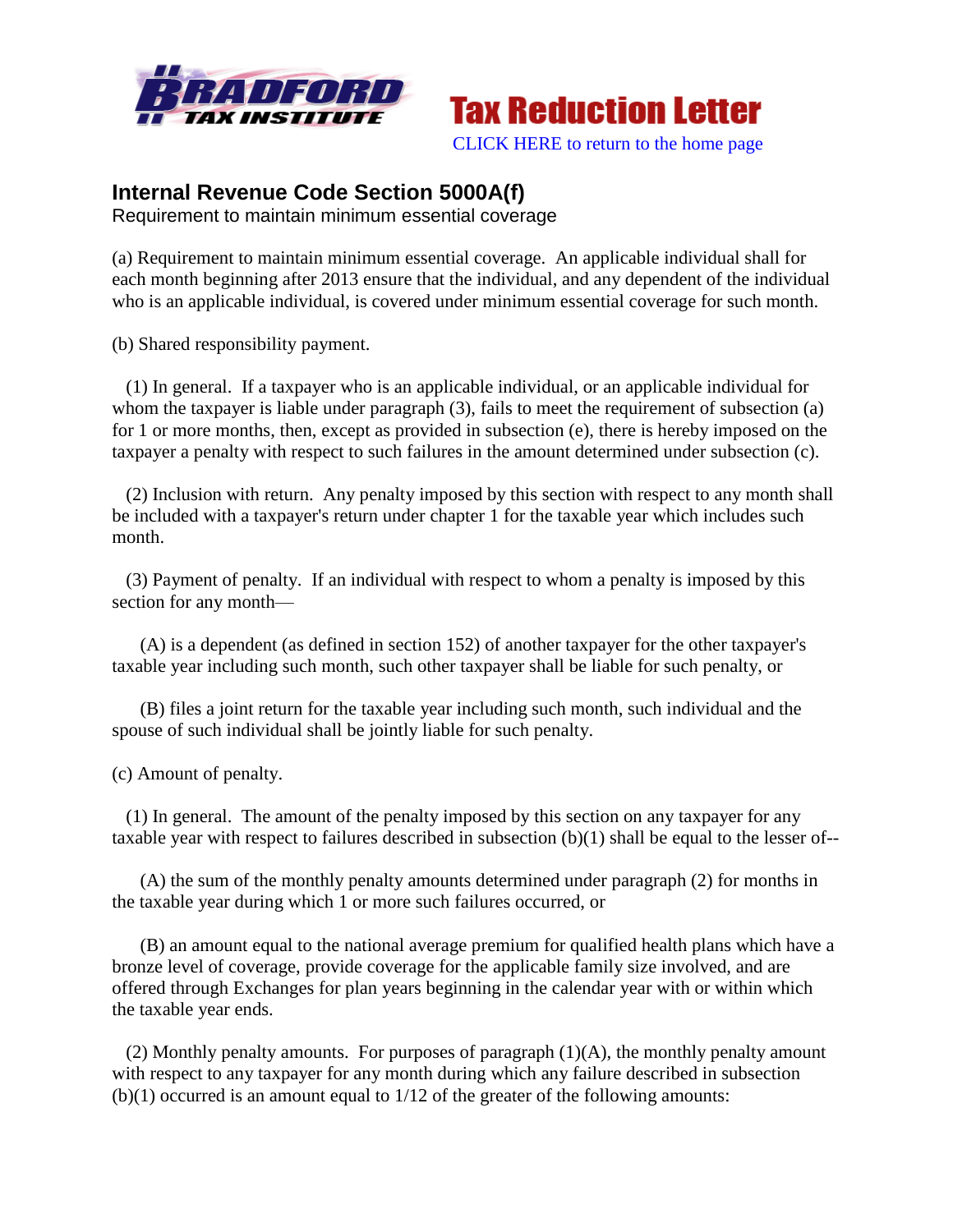(A) Flat dollar amount. An amount equal to the lesser of—

 (i) the sum of the applicable dollar amounts for all individuals with respect to whom such failure occurred during such month, or

 (ii) 300 percent of the applicable dollar amount (determined without regard to paragraph (3)(C)) for the calendar year with or within which the taxable year ends.

 (B) Percentage of income. An amount equal to the following percentage of the excess of the taxpayer's household income for the taxable year over the amount of gross income specified in section 6012(a)(1) [*IRC Sec. 6012(a)(1)*] with respect to the taxpayer for the taxable year:

(i) 1.0 percent for taxable years beginning in 2014.

(ii) 2.0 percent for taxable years beginning in 2015.

(iii) 2.5 percent for taxable years beginning after 2015.

(3) Applicable dollar amount. For purposes of paragraph (1)—

 (A) In general. Except as provided in subparagraphs (B) and (C), the applicable dollar amount is \$ 695.

(B) Phase in. The applicable dollar amount is \$ 95 for 2014 and \$ 325 for 2015.

 (C) Special rule for individuals under age 18. If an applicable individual has not attained the age of 18 as of the beginning of a month, the applicable dollar amount with respect to such individual for the month shall be equal to one-half of the applicable dollar amount for the calendar year in which the month occurs.

 (D) Indexing of amount. In the case of any calendar year beginning after 2016, the applicable dollar amount shall be equal to \$ 695, increased by an amount equal to—

 $(i)$  \$ 695, multiplied by

(ii) the cost-of-living adjustment determined under section  $1(f)(3)$  for the calendar year, determined by substituting "calendar year 2015" for "calendar year 1992" in subparagraph (B) thereof.

 If the amount of any increase under clause (i) is not a multiple of \$ 50, such increase shall be rounded to the next lowest multiple of \$ 50.

(4) Terms relating to income and families. For purposes of this section—

 (A) Family size. The family size involved with respect to any taxpayer shall be equal to the number of individuals for whom the taxpayer is allowed a deduction under section 151 (relating to allowance of deduction for personal exemptions) for the taxable year.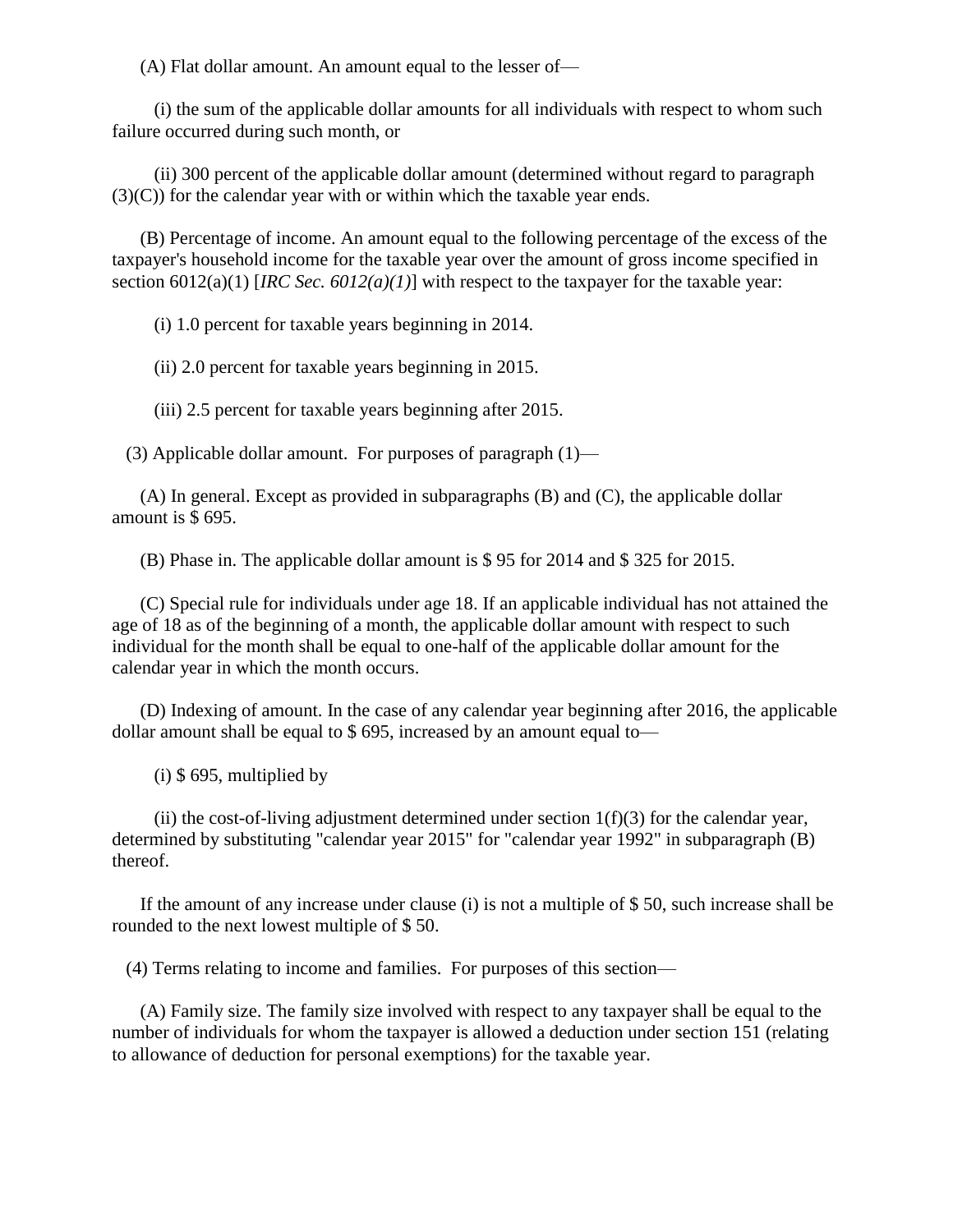(B) Household income. The term "household income" means, with respect to any taxpayer for any taxable year, an amount equal to the sum of—

(i) the modified adjusted gross income of the taxpayer, plus

(ii) the aggregate modified adjusted gross incomes of all other individuals who—

 (I) were taken into account in determining the taxpayer's family size under paragraph (1), and

(II) were required to file a return of tax imposed by section 1 for the taxable year.

 (C) Modified adjusted gross income. The term "modified adjusted gross income" means adjusted gross income increased by—

(i) any amount excluded from gross income under section 911, and

 (ii) any amount of interest received or accrued by the taxpayer during the taxable year which is exempt from tax.

(d) Applicable individual. For purposes of this section—

 (1) In general. The term "applicable individual" means, with respect to any month, an individual other than an individual described in paragraph (2), (3), or (4).

(2) Religious exemptions.

 (A) Religious conscience exemption. Such term shall not include any individual for any month if such individual has in effect an exemption under section 1311(d)(4)(H) of the Patient Protection and Affordable Care Act which certifies that such individual is--

 (i) a member of a recognized religious sect or division thereof which is described in section  $1402(g)(1)$ , and

 (ii) an adherent of established tenets or teachings of such sect or division as described in such section.

(B) Health care sharing ministry.

 (i) In general. Such term shall not include any individual for any month if such individual is a member of a health care sharing ministry for the month.

 (ii) Health care sharing ministry. The term "health care sharing ministry" means an organization—

(I) which is described in section  $501(c)(3)$  and is exempt from taxation under section 501(a),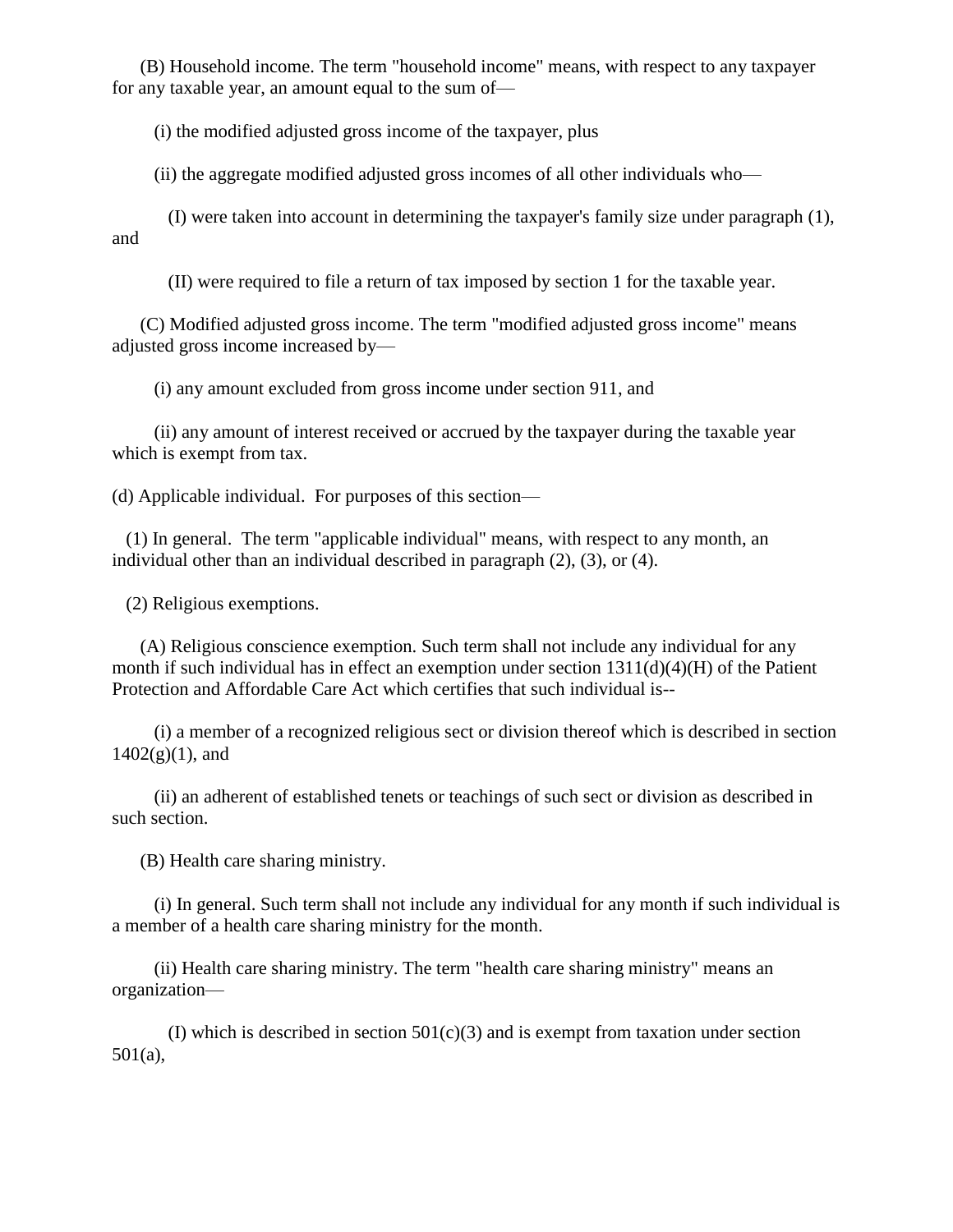(II) members of which share a common set of ethical or religious beliefs and share medical expenses among members in accordance with those beliefs and without regard to the State in which a member resides or is employed,

(III) members of which retain membership even after they develop a medical condition,

 (IV) which (or a predecessor of which) has been in existence at all times since December 31, 1999, and medical expenses of its members have been shared continuously and without interruption since at least December 31, 1999, and

 (V) which conducts an annual audit which is performed by an independent certified public accounting firm in accordance with generally accepted accounting principles and which is made available to the public upon request.

 (3) Individuals not lawfully present. Such term shall not include an individual for any month if for the month the individual is not a citizen or national of the United States or an alien lawfully present in the United States.

 (4) Incarcerated individuals. Such term shall not include an individual for any month if for the month the individual is incarcerated, other than incarceration pending the disposition of charges.

(e) Exemptions. No penalty shall be imposed under subsection (a) with respect to—

(1) Individuals who cannot afford coverage.

 (A) In general. Any applicable individual for any month if the applicable individual's required contribution (determined on an annual basis) for coverage for the month exceeds 8 percent of such individual's household income for the taxable year described in section 1412(b)(1)(B) of the Patient Protection and Affordable Care Act [*42 USCS § 18082(b)(1)(B)*]. For purposes of applying this subparagraph, the taxpayer's household income shall be increased by any exclusion from gross income for any portion of the required contribution made through a salary reduction arrangement.

 (B) Required contribution. For purposes of this paragraph, the term "required contribution" means—

 (i) in the case of an individual eligible to purchase minimum essential coverage consisting of coverage through an eligible-employer-sponsored plan, the portion of the annual premium which would be paid by the individual (without regard to whether paid through salary reduction or otherwise) for self-only coverage, or

 (ii) in the case of an individual eligible only to purchase minimum essential coverage described in subsection  $(f)(1)(C)$ , the annual premium for the lowest cost bronze plan available in the individual market through the Exchange in the State in the rating area in which the individual resides (without regard to whether the individual purchased a qualified health plan through the Exchange), reduced by the amount of the credit allowable under section 36B for the taxable year (determined as if the individual was covered by a qualified health plan offered through the Exchange for the entire taxable year).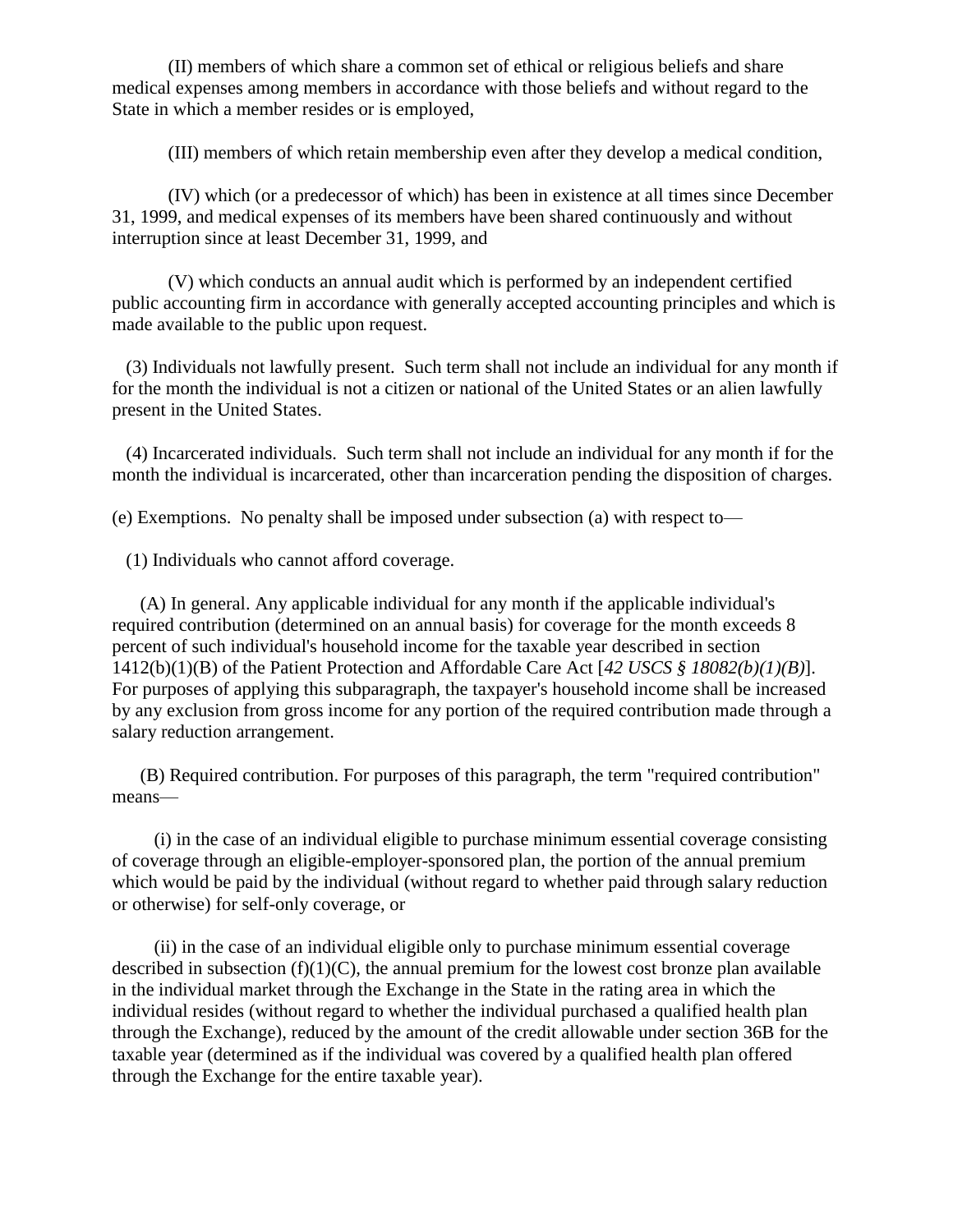(C) Special rules for individuals related to employees. For purposes of subparagraph (B)(i), if an applicable individual is eligible for minimum essential coverage through an employer by reason of a relationship to an employee, the determination under subparagraph (A) shall be made by reference to required contribution of the employee.

 (D) Indexing. In the case of plan years beginning in any calendar year after 2014, subparagraph (A) shall be applied by substituting for "8 percent" the percentage the Secretary of Health and Human Services determines reflects the excess of the rate of premium growth between the preceding calendar year and 2013 over the rate of income growth for such period.

 (2) Taxpayers with income below filing threshold. Any applicable individual for any month during a calendar year if the individual's household income for the taxable year described in section 1412(b)(1)(B) of the Patient Protection and Affordable Care Act is less than the amount of gross income specified in section 6012(a)(1) with respect to the taxpayer.

 (3) Members of Indian tribes. Any applicable individual for any month during which the individual is a member of an Indian tribe (as defined in section  $45A(c)(6)$ ).

(4) Months during short coverage gaps.

 (A) In general. Any month the last day of which occurred during a period in which the applicable individual was not covered by minimum essential coverage for a continuous period of less than 3 months.

(B) Special rules. For purposes of applying this paragraph—

 (i) the length of a continuous period shall be determined without regard to the calendar years in which months in such period occur,

 (ii) if a continuous period is greater than the period allowed under subparagraph (A), no exception shall be provided under this paragraph for any month in the period, and

 (iii) if there is more than 1 continuous period described in subparagraph (A) covering months in a calendar year, the exception provided by this paragraph shall only apply to months in the first of such periods.

 The Secretary shall prescribe rules for the collection of the penalty imposed by this section in cases where continuous periods include months in more than 1 taxable year.

 (5) Hardships. Any applicable individual who for any month is determined by the Secretary of Health and Human Services under section  $1311(d)(4)(H)$  to have suffered a hardship with respect to the capability to obtain coverage under a qualified health plan.

f) Minimum essential coverage. For purposes of this section—

(1) In general. The term "minimum essential coverage" means any of the following:

(A) Government sponsored programs. Coverage under--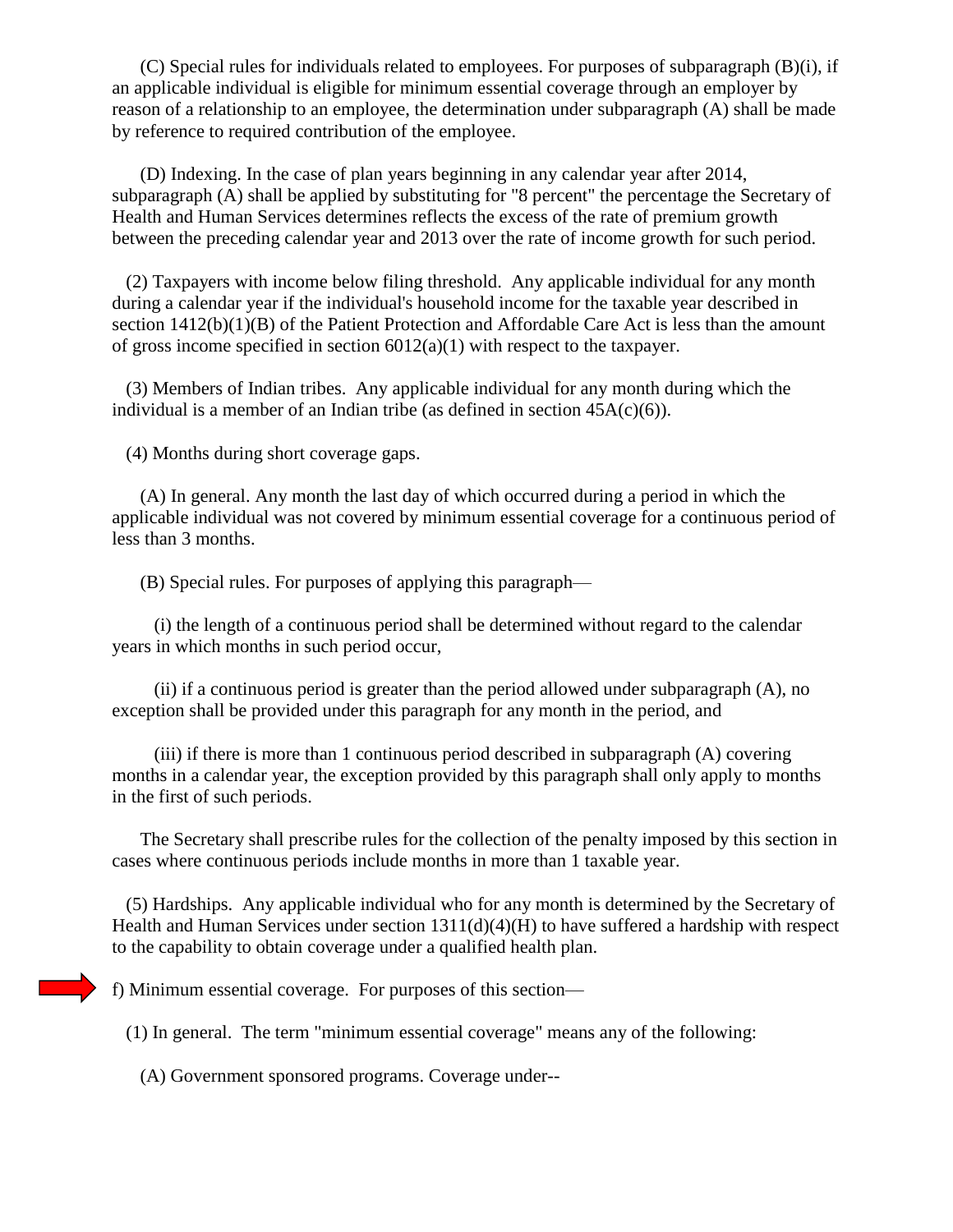(i) the Medicare program under part A of title XVIII of the Social Security Act,

(ii) the Medicaid program under title XIX of the Social Security Act,

(iii) the CHIP program under title XXI of the Social Security Act,

 (iv) medical coverage under chapter 55 of title 10, United States Code, including coverage under the TRICARE program;

 (v) a health care program under chapter 17 or 18 of title 38, United States Code, as determined by the Secretary of Veterans Affairs, in coordination with the Secretary of Health and Human Services and the Secretary,

 (vi) a health plan under *section 2504(e) of title 22, United States Code* (relating to Peace Corps volunteers); or

 (vii) the Nonappropriated Fund Health Benefits Program of the Department of Defense, established under section 349 of the National Defense Authorization Act for Fiscal Year 1995 (Public Law 103-337; *10 U.S.C. 1587* note).

(B) Employer-sponsored plan. Coverage under an eligible employer-sponsored plan.

 (C) Plans in the individual market. Coverage under a health plan offered in the individual market within a State.

(D) Grandfathered health plan. Coverage under a grandfathered health plan.

 (E) Other coverage. Such other health benefits coverage, such as a State health benefits risk pool, as the Secretary of Health and Human Services, in coordination with the Secretary, recognizes for purposes of this subsection.

 (2) Eligible employer-sponsored plan. The term "eligible employer-sponsored plan" means, with respect to any employee, a group health plan or group health insurance coverage offered by an employer to the employee which is—

(A) a governmental plan (within the meaning of section  $2791(d)(8)$  of the Public Health Service Act), or

 (B) any other plan or coverage offered in the small or large group market within a State. Such term shall include a grandfathered health plan described in paragraph (1)(D) offered in a group market.

 (3) Excepted benefits not treated as minimum essential coverage. The term "minimum essential coverage" shall not include health insurance coverage which consists of coverage of excepted benefits—

 (A) described in paragraph (1) of subsection (c) of section 2791 of the Public Health Service Act; or